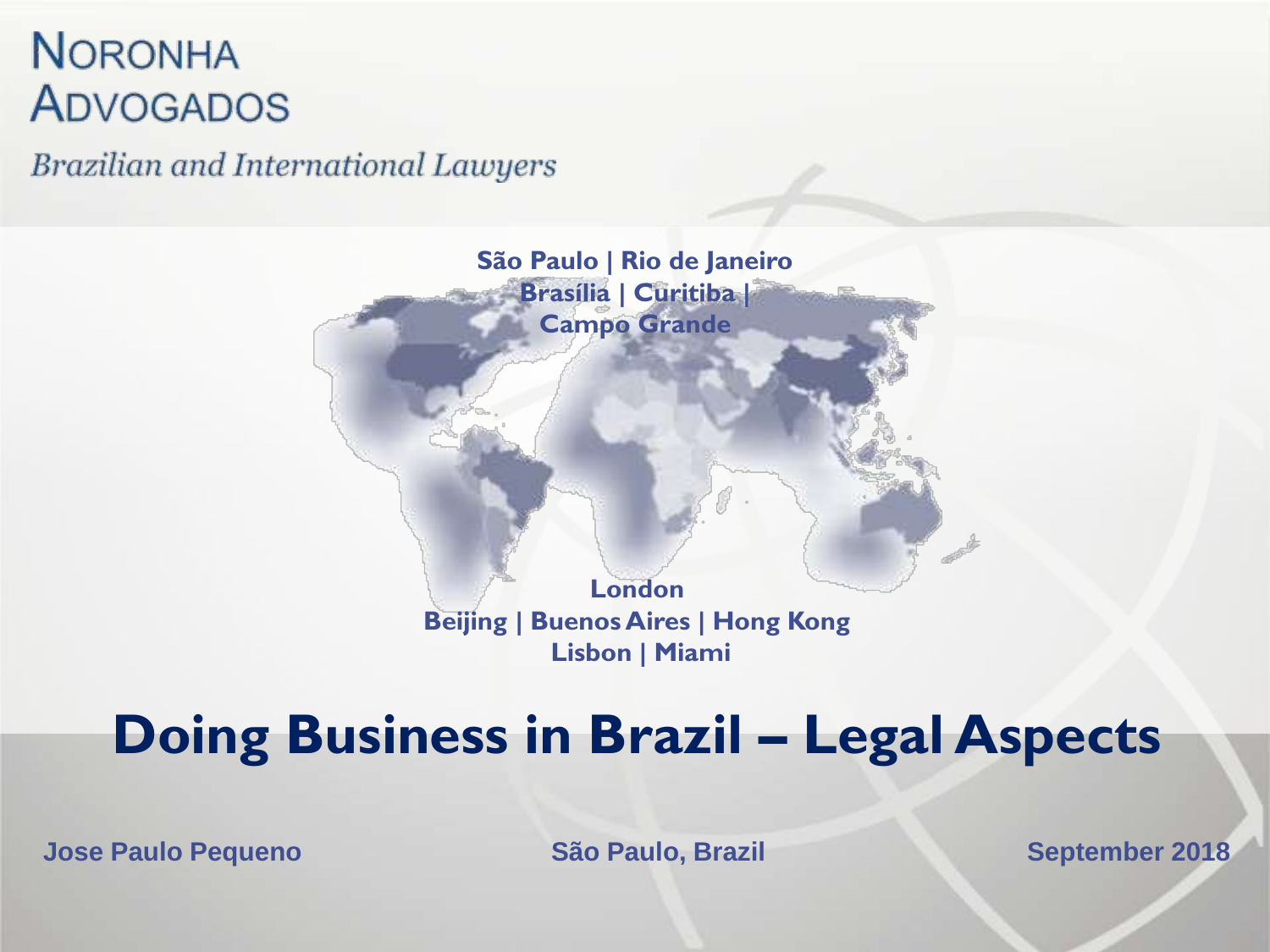#### **PRESENTATION TOPICS**

- **1. Doing Business in Brazil - Entry Methods**
- **2. Foreign Direct Investment**
- **3. Taxation**
- **4. Employment Law Overview**

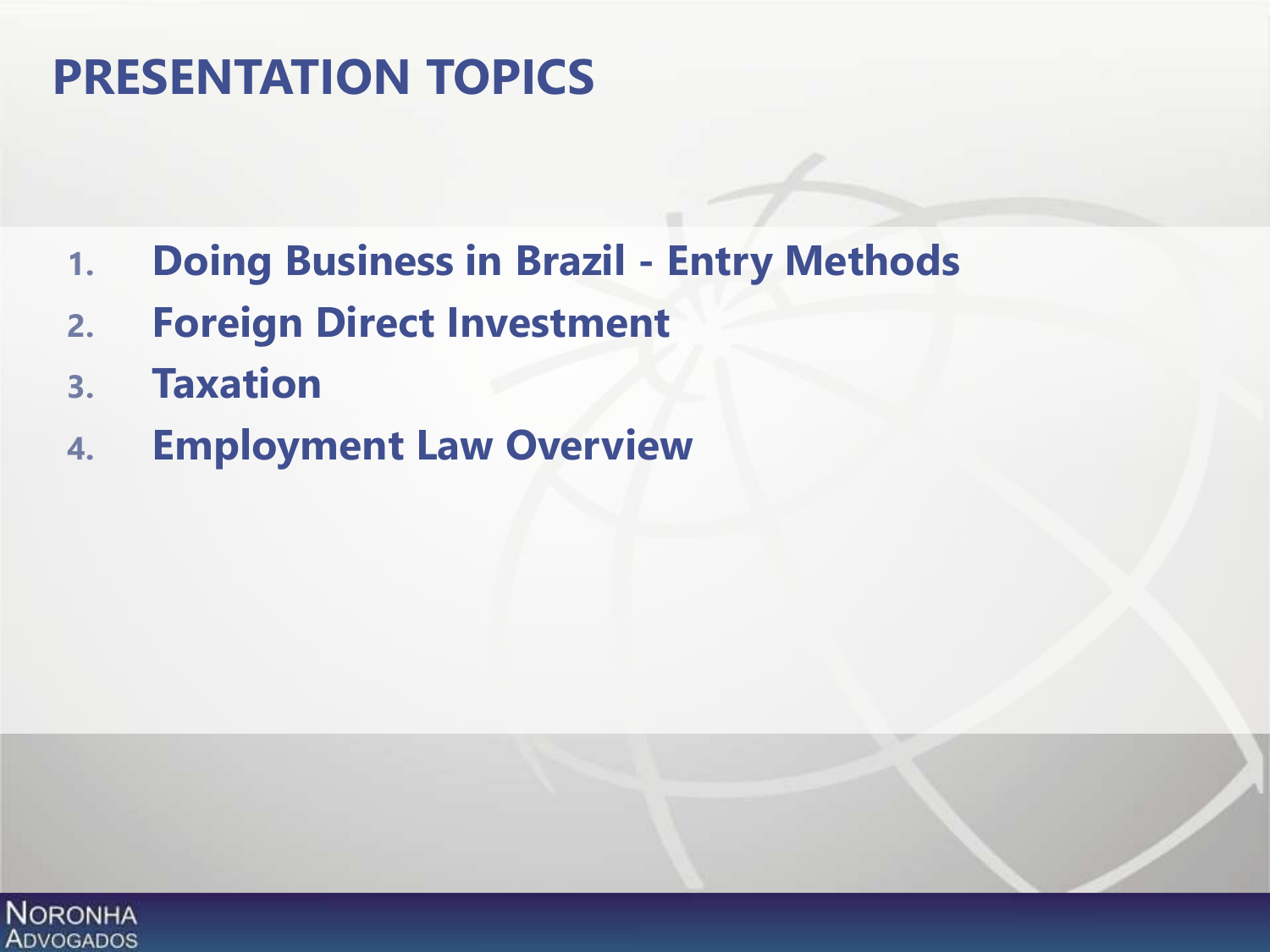# **1. Doing Business in Brazil - Entry methods**

 Direct sales from the abroad : sell in Brazil via a distributor/agent

Initiate your own operations in Brazil:

- Partnership;
- joint venture;
- acquisition; or
- set up on your own

The appropriate form depends on the product, service, financial and manpower capability and market knowledge/exposure.

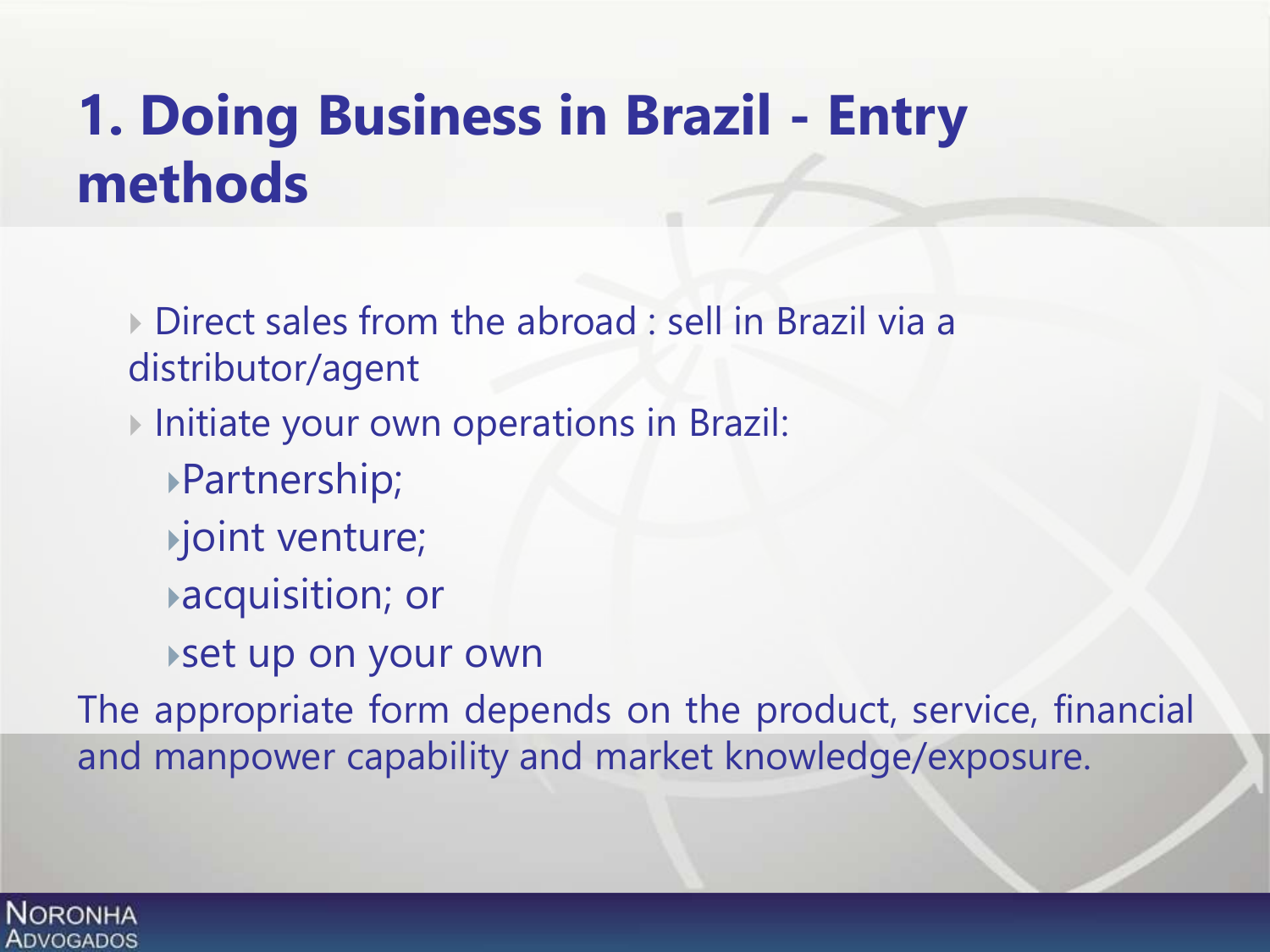# **1.1 Supply from the Abroad (Direct Sales)**

Imports into Brazil can be done by the importer itself or through accredited agents. Whatever the case is, the importer must be licensed to perform import activities with the system Radar/Siscomex.

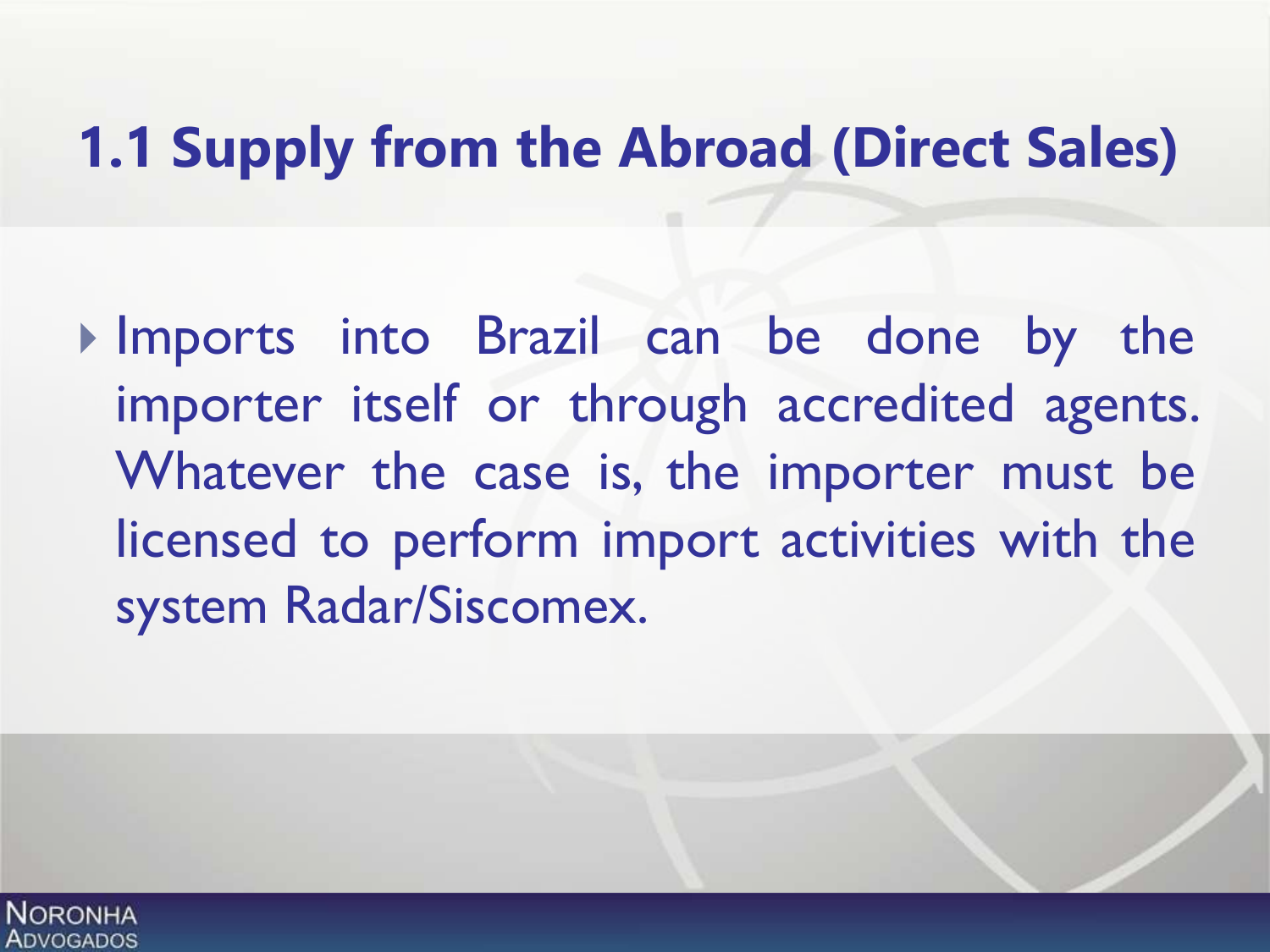# **1.2 Establishing a presence in Brazil**

Which type of Company? Most frequently used company structures are :

- Sociedade Anônima ("**S.A**.") and
- Sociedade Empresária Limitada ("**Limitada**")
- Single Owner Business ("**EIRELI**")

In all cases the members/owner have limited liability.

- You will need:
	- local administrator(a resident in Brazil) and representative in Brazil for the shareholders/owner are required;

 proper physical address for activity to be developed (Sanitary Agency Licensing for pharma/cosmetics products).

**NORONHA** Advogados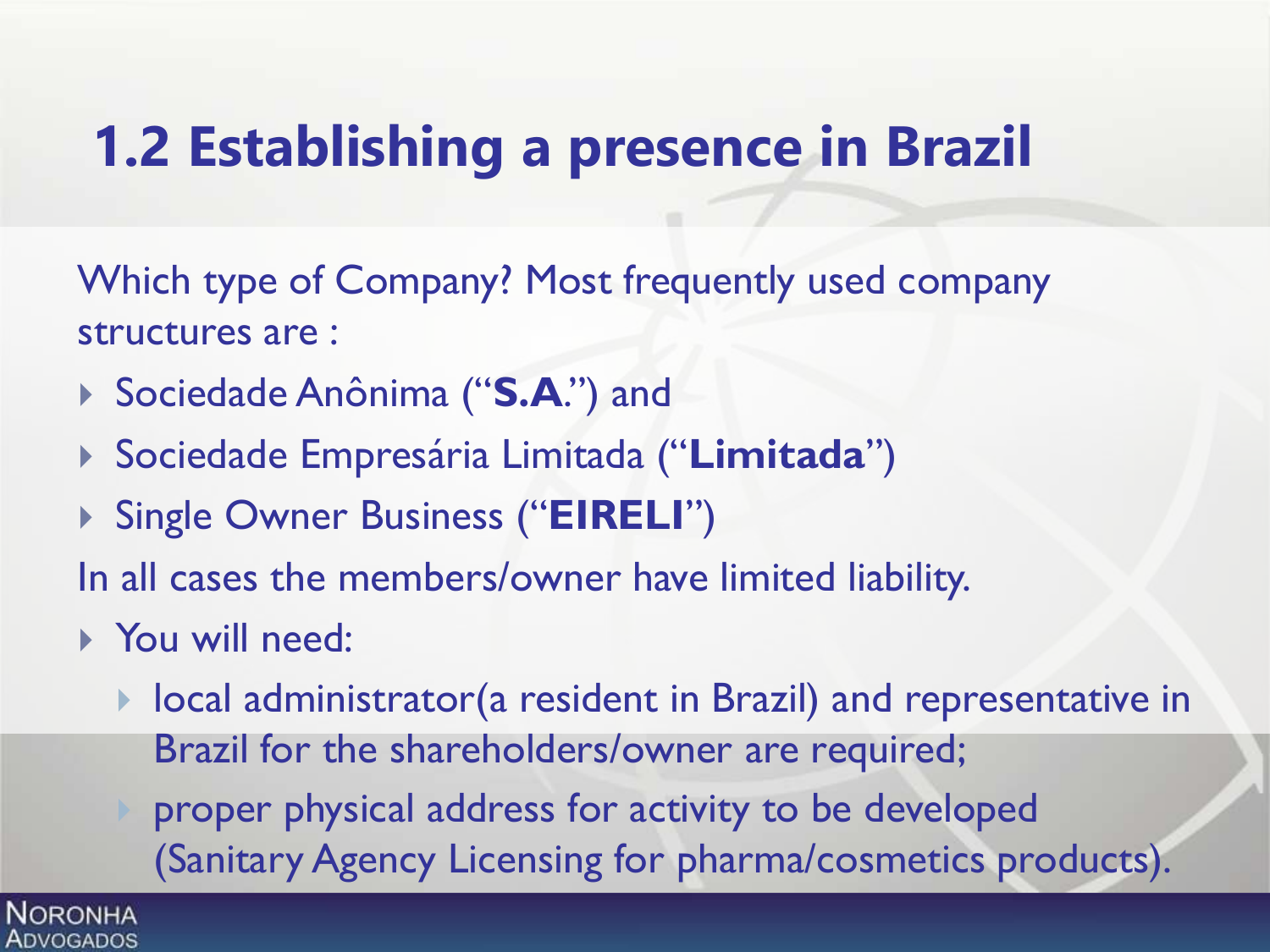# **1.2.1 Limitada**

Easy and fast to be established.

 Lower maintenance costs, less bureaucracy and legal requirements.

 Minimum of 2 partners (individuals or companies, national or foreigners).

 $\triangleright$  No minimum corporate capital requirement.

Decisions must be taken by majority of votes, except for the cases of amendment to the articles of association, merger and winding up of the company, in which it must be taken by at least 75% of the votes representing the social capital.

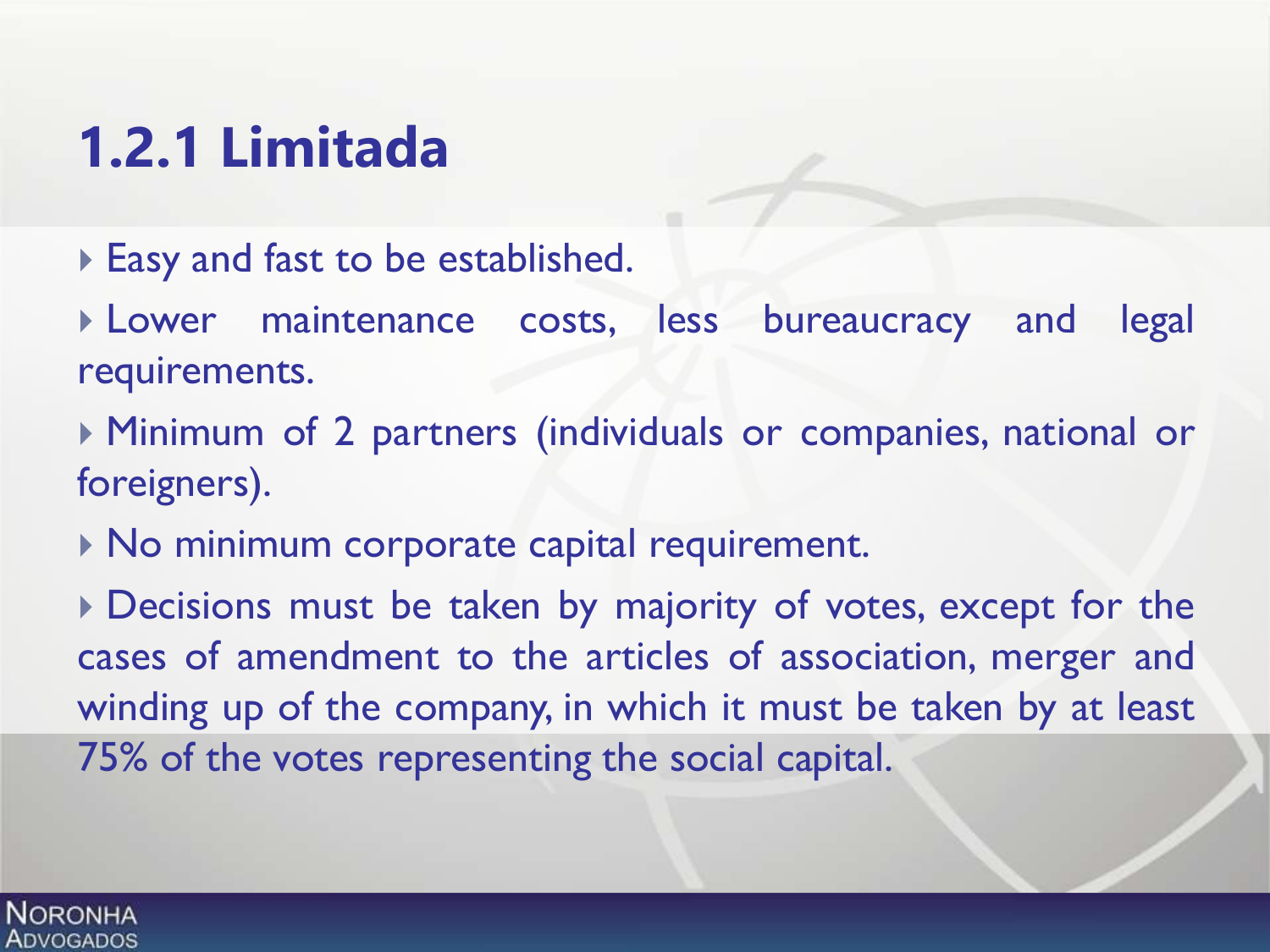### **1.2.2 Sociedade Anônima (S.A.)**

- Normally utilized by ventures capable of gathering financial resources from a large number of investors.
- ▶ Publicity is one of the main principles applying to S.A.s.
- Ordinary and preferred shares.
- General rule applying to S.A.s : decisions are taken by the majority of voting shareholders.

 Obligations set forth in a Shareholders Agreement can be subject to specific performance and important matters can be decided: quorum for strategic decisions; management mechanisms; board of directors may be integrated by foreign individual; corporate governance policies; right of first refusal; tag along; etc.

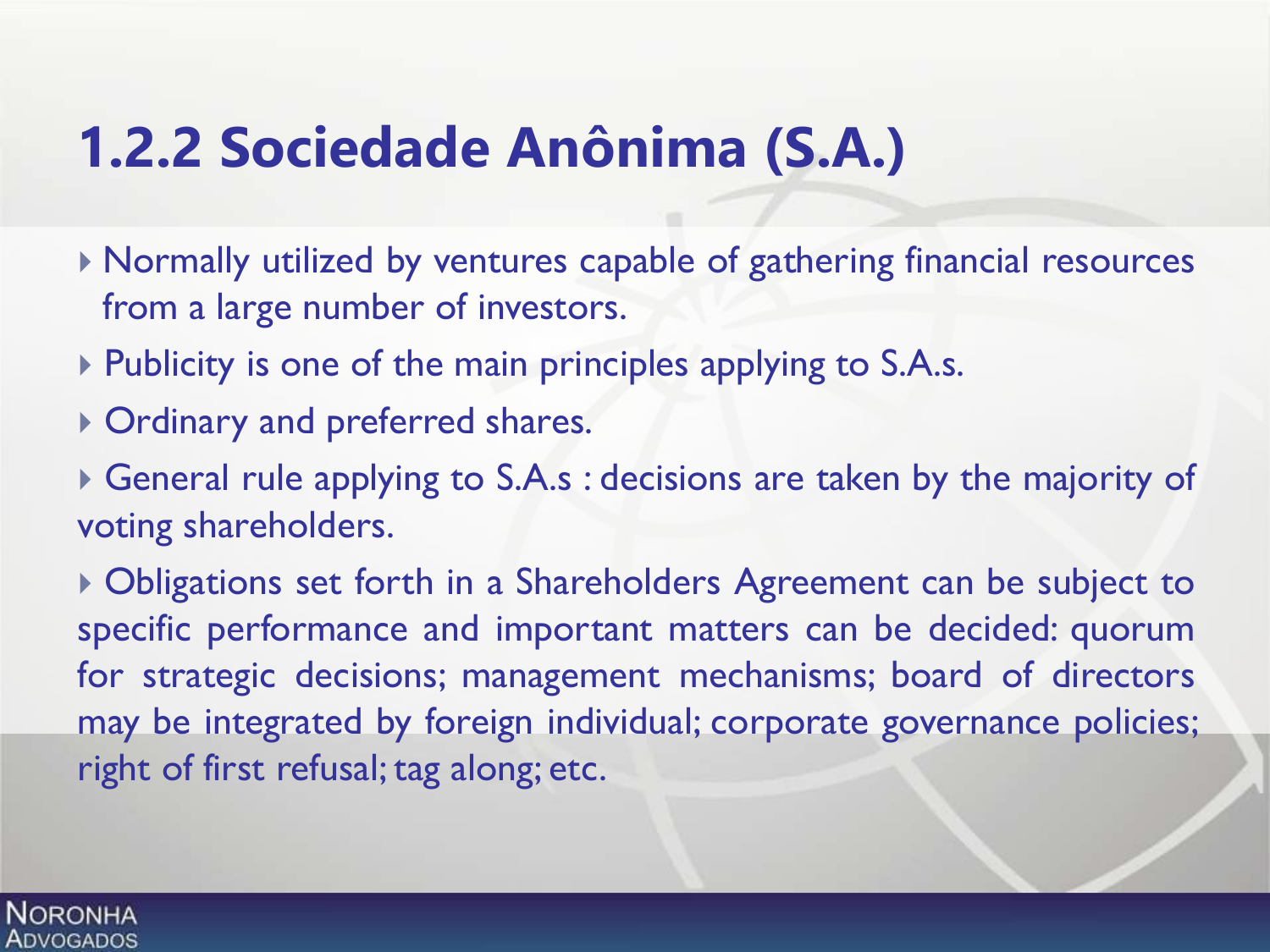## **1.2.3. Single Owner Business (EIRELI)**

New business type that has been recently made available for use by foreign individual or company as well. Minimum Paid in Capital Requirement: R\$ 95,400 (approx. US\$ 25,000).

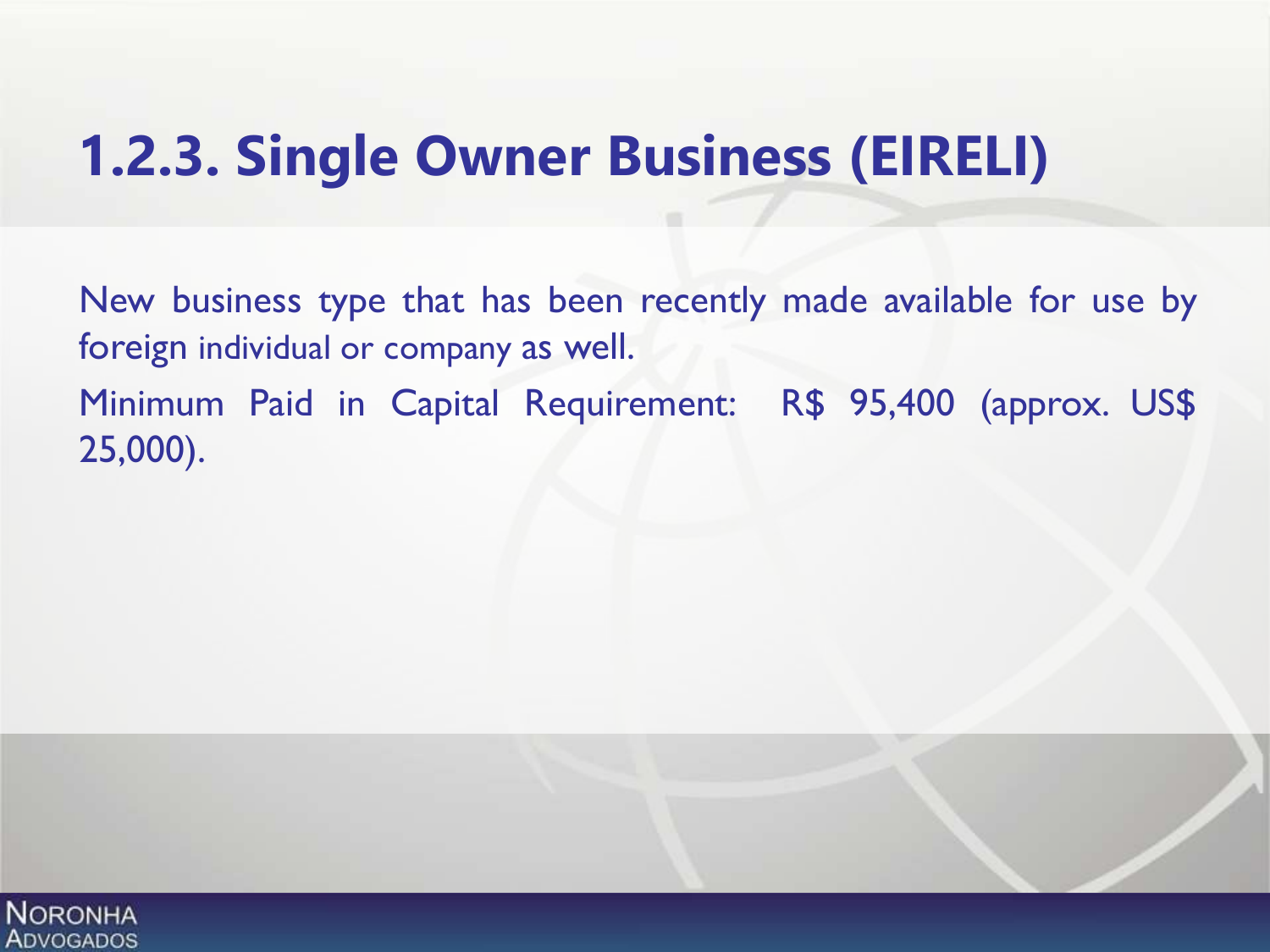#### **2. Foreign Direct Investment**

Foreign direct investment is subject to registration at the Central Bank of Brazil.

- ▶ Registration is essential to allow remittance of profits and repatriation.
- Loans to the subsidiary are also subject to registration.
- Central Bank regulations apply.

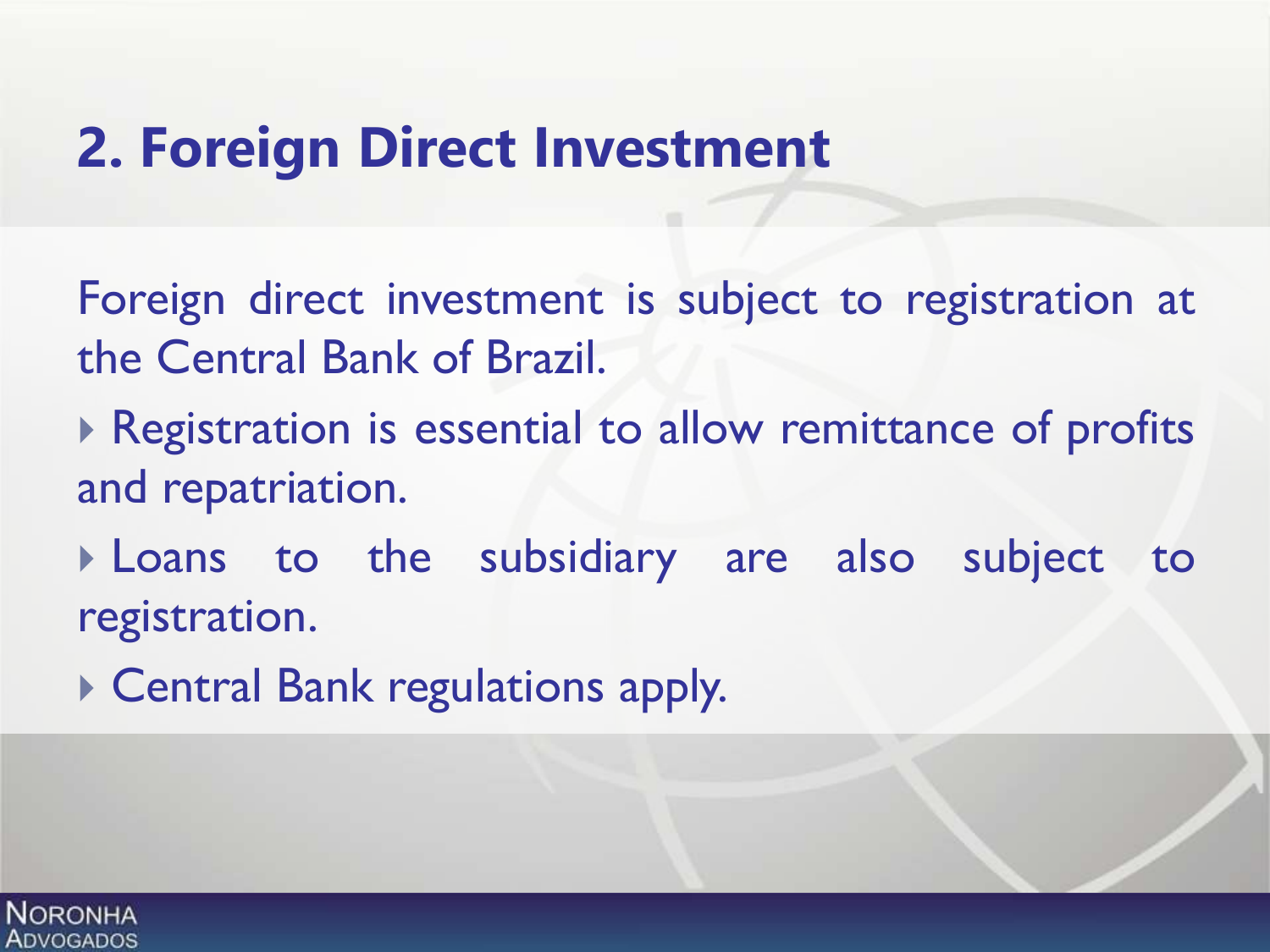# **3. Taxation**

Withholding tax on payments made to parties located abroad – technology transfer, services agreement etc. Payable before remittance :

- Services (professional services, technical services and technical assistance) – 15% at source plus ISS 5%. In addition remitting party pays CIDE at 10%.
- ▶ Royalties 15% income tax + 10% CIDE.
- **No withholding tax** on payments of dividends

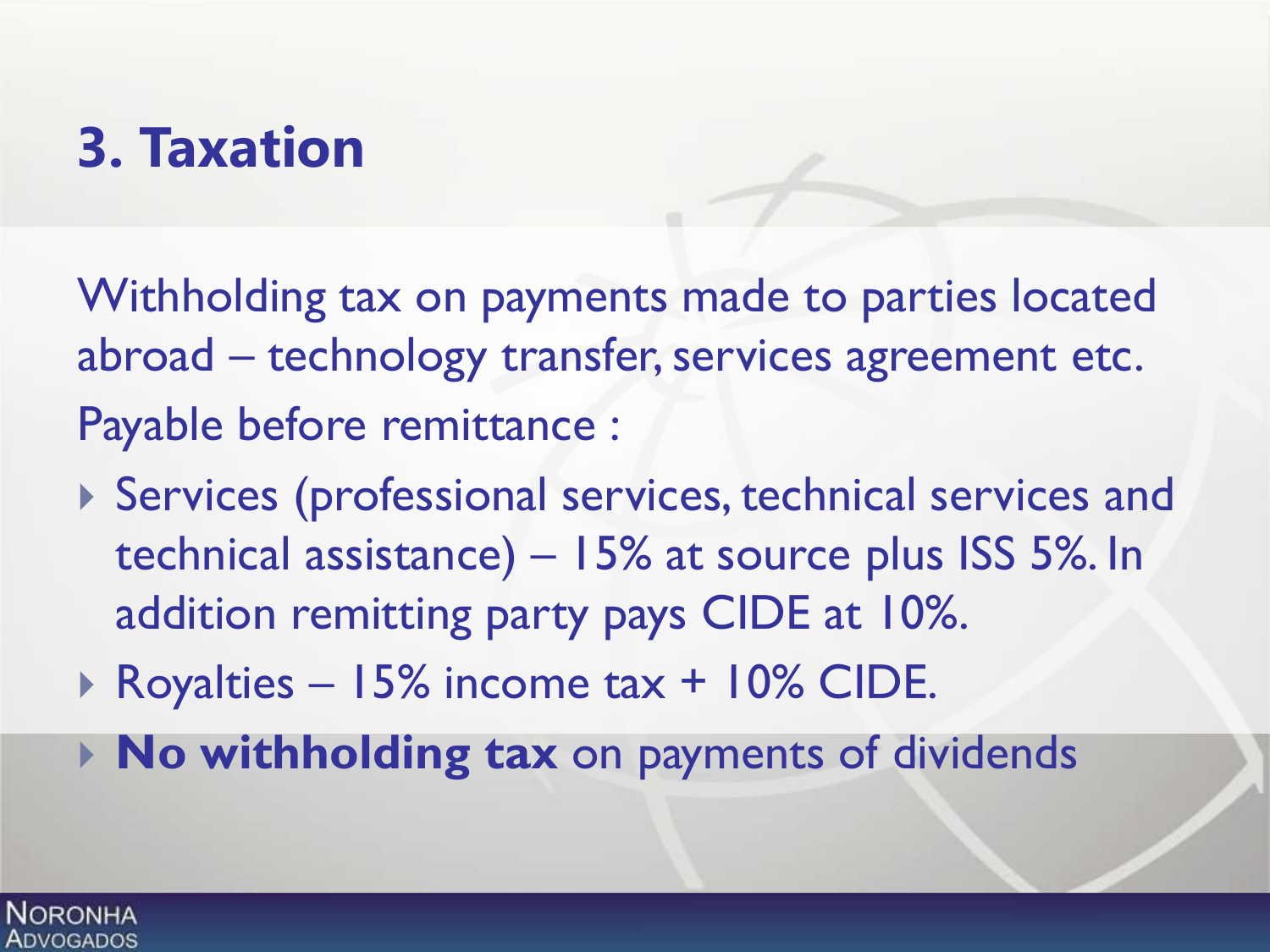# **3. Taxation**

- ▶ Basic rate of income tax on corporate profits : 15%, with an additional surtax of 10% on taxable profits exceeding R\$ 240,000 (approximately £ 64,000) per year.
- ▶ Social Contribution on profits is 9% of taxable profits.
- ▶ Top tax rate on profits is therefore 34%.

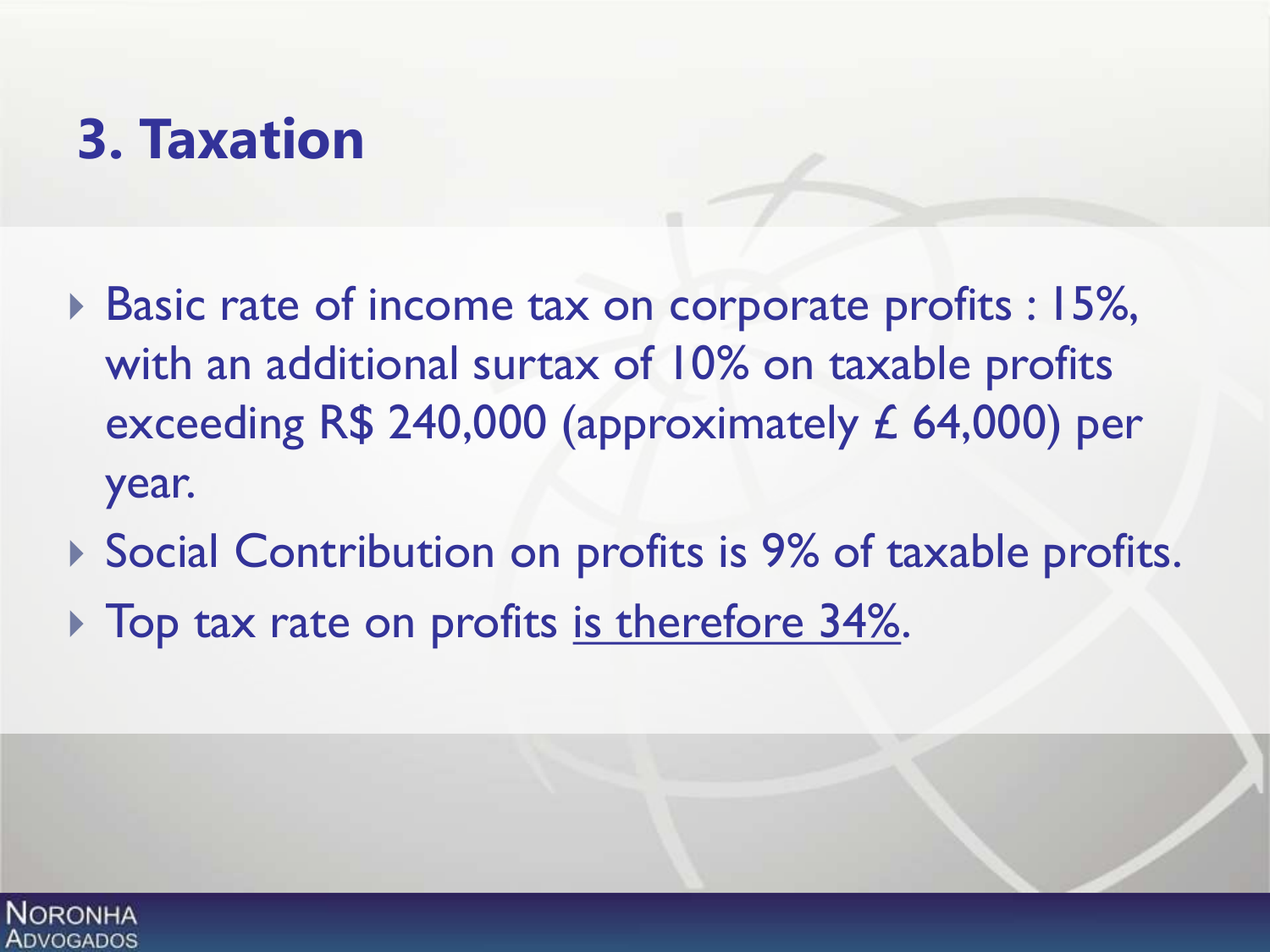# **4. Employment Law Overview**

- Mainly governed by the Consolidated Labour Laws ("**CLT**") and the Federal Constitution ("**CF**").
- General rule: employment contracts for undetermined period of time.
- The elements that define an employment relationship are:
	- the rendering of services on a consistent basis by the same worker; and
	- the **subordination** of the worker to the employer, which involves the existence of the following requirements: absence of autonomy on the part of the worker; a hierarchical dependency of the employee in relation to the company; and submission of the employee to the orders and directives of the company.

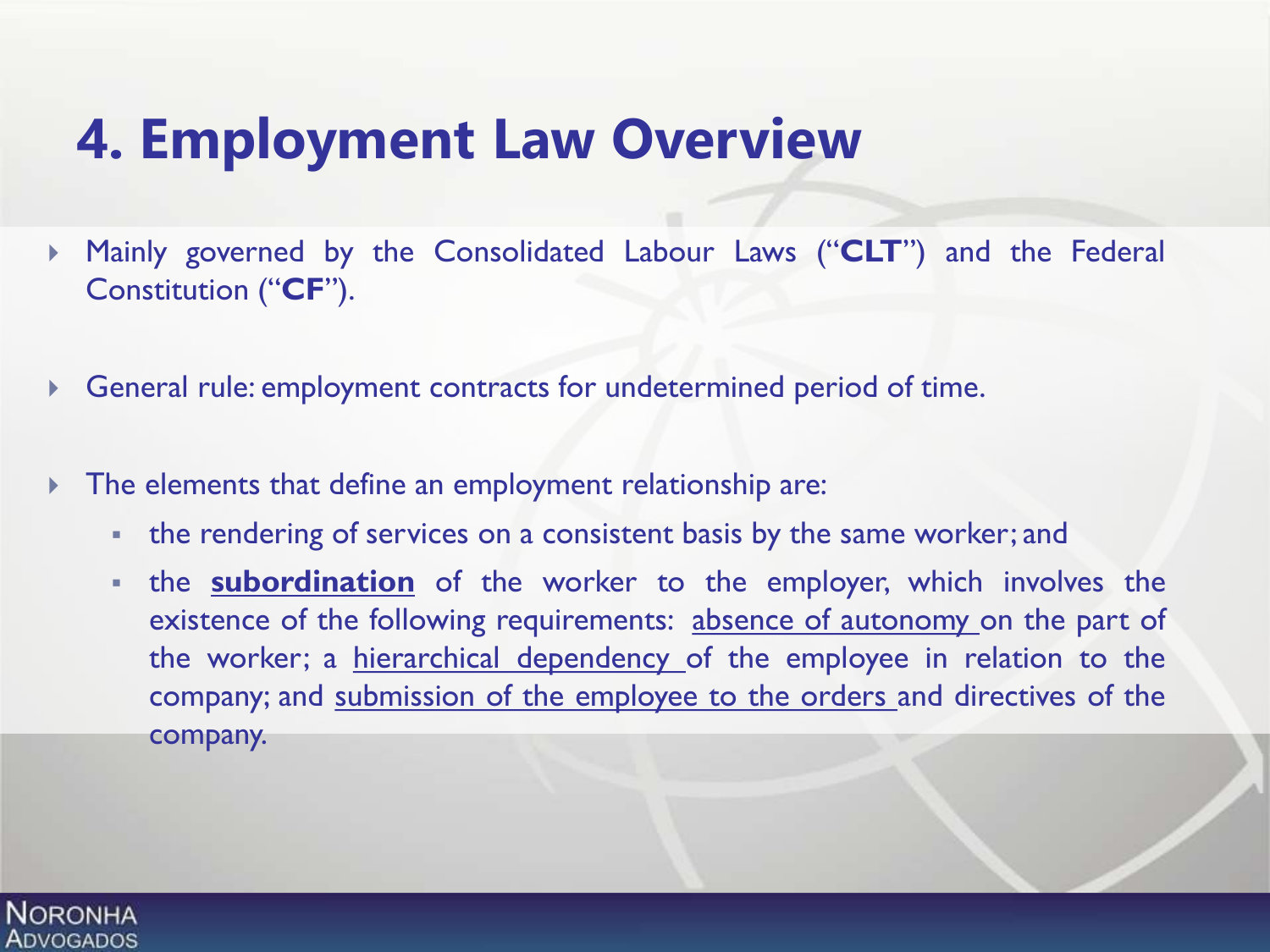# **4.1 Hiring Costs**

Employees receive a fixed salary, to be established in the employment agreement, and will be entitled to various other rights, including:

• **annual year-end bonus** (the so-called "**13th salary**");

• **annual remunerated holiday** which should correspond to the salary increased by at least 1/3;

- **weekly paid rest** ;
- **overtime payment**;

**NORONHA ADVOGADOS** 

• **hazard premium**, in case the work environment is somehow unhealthy (minimum of 10% and maximum of 40% of the national minimum wage, which is presently R\$ 954);

• **risk premium**, in case the work involves risks to the worker's personal safety (30% of the fixed salary);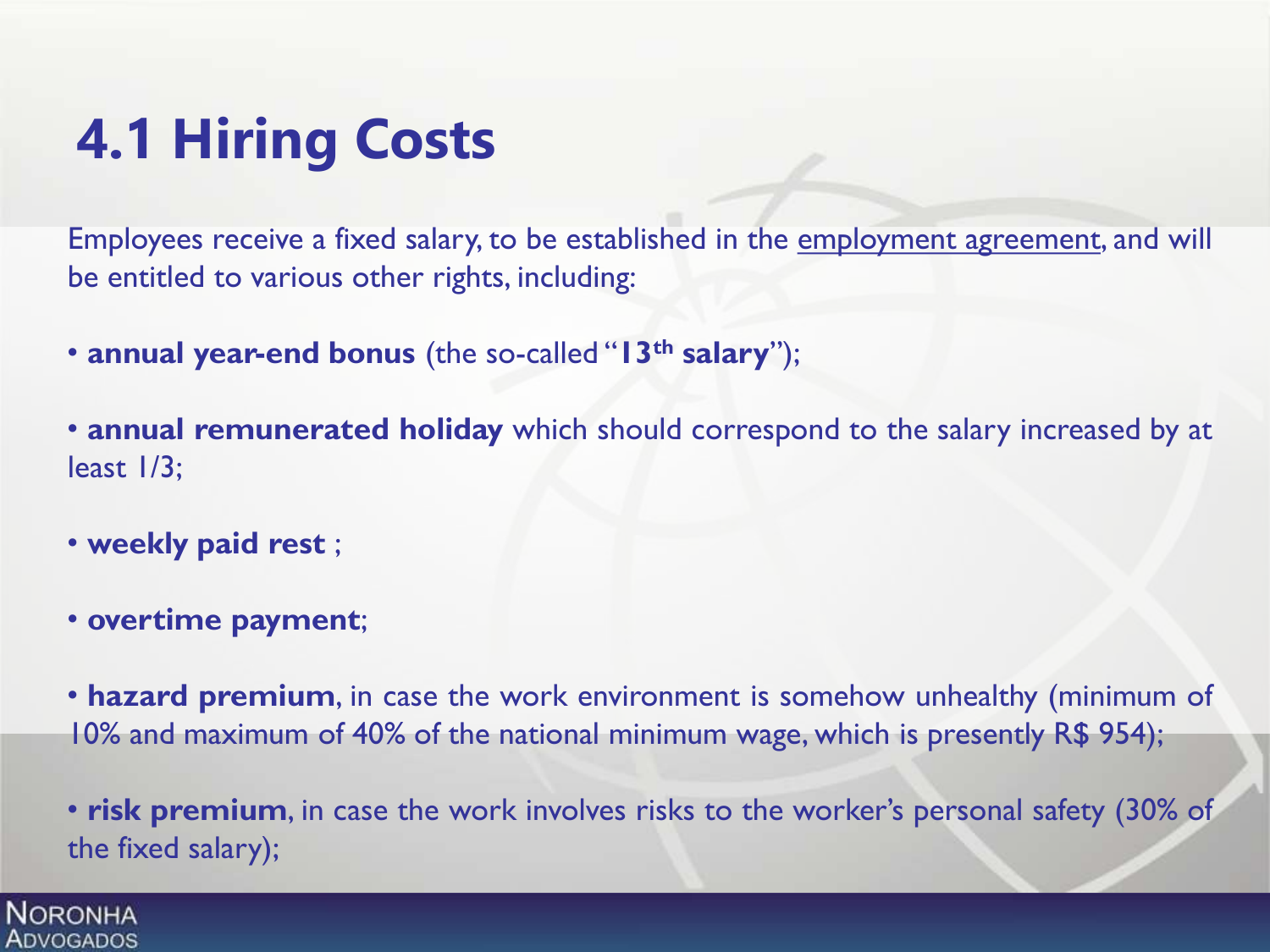# **4.2 Hiring Costs (Cont.)**

• premium for night work (from 22:00 to 5:00 of the next day - minimum of 20% of the fixed salary);

• life insurance (for work-related accidents);

• Mandatory Fund for Unemployment Benefit ("**FGTS**") - monthly deposit equivalent to 8% of the salary, which must be deposited by the employer in a blocked account of the employee, to be withdrawn by the worker under specific circumstances;

• Brazilian Social Security Institute ("**INSS**") : employers are also required to contribute with 20% of the employees' gross salary to the "**INSS**";

• other rights established under a Collective Bargaining Agreement (CCT) agreed between the employers' Union and the employees' Union, such as annual adjustment of fixed salaries; meal voucher; health care; etc.

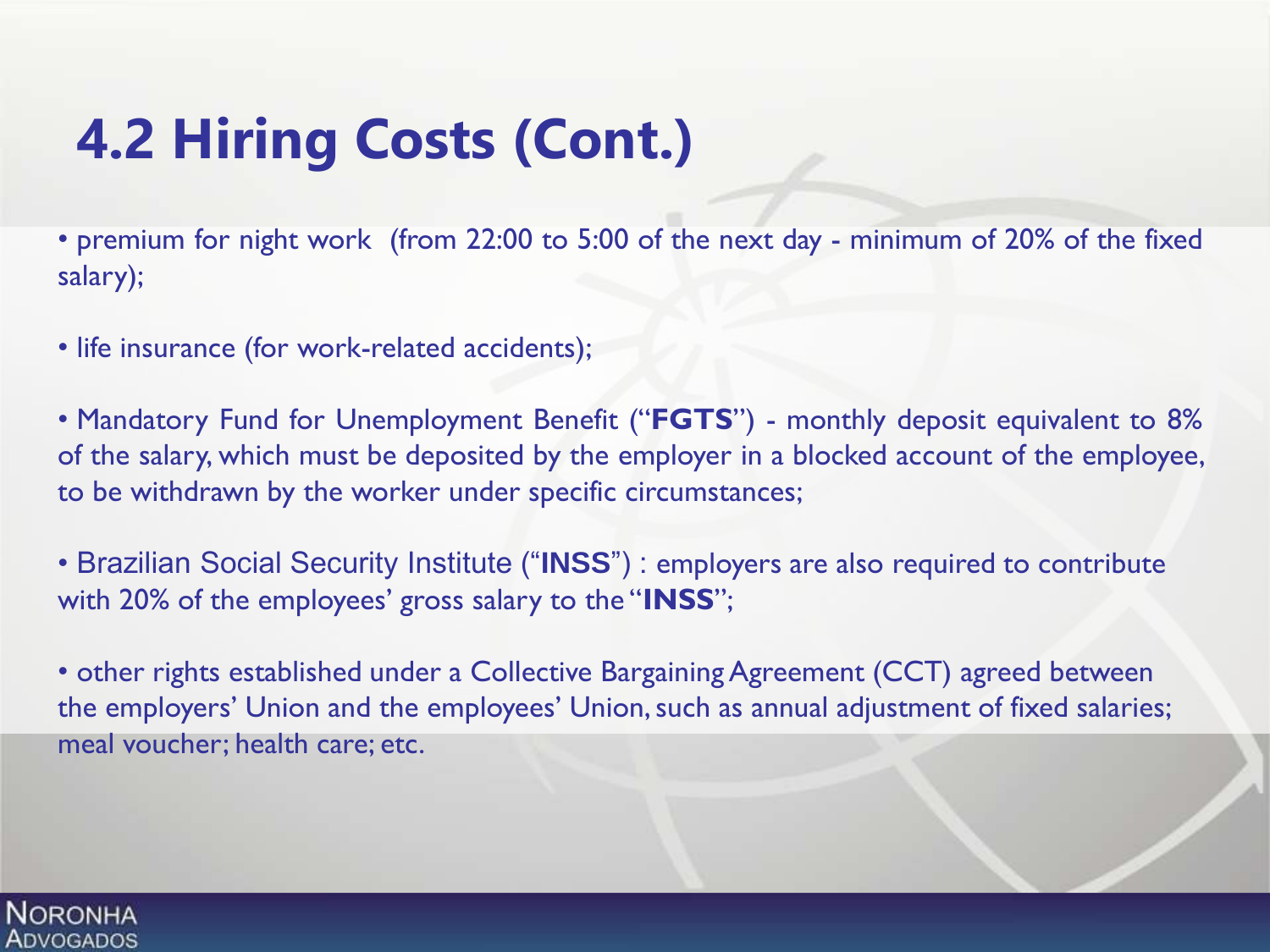# **4.2 Hiring Costs (Cont.)**

• Employees costs :

1**. Income tax –**

up to R\$ 1,903.98: exempt;

between R\$1,903.99 to 2,826.65: **7.5%**; between R\$2,826.66 to 3,751.05: **15%** ; between R\$ 3,751.06 to 4,664.68: **22.5%**; above R\$ 4,664.68: **27.5%**.

2. Employee's contribution to the **INSS**: between 8 and 11% up to R\$ 1,693.72: **8%**; between R\$ R\$ 1,693.73 and R\$ 2,822.90: **9%**; above R\$ R\$ 2,822.91: **11%**.

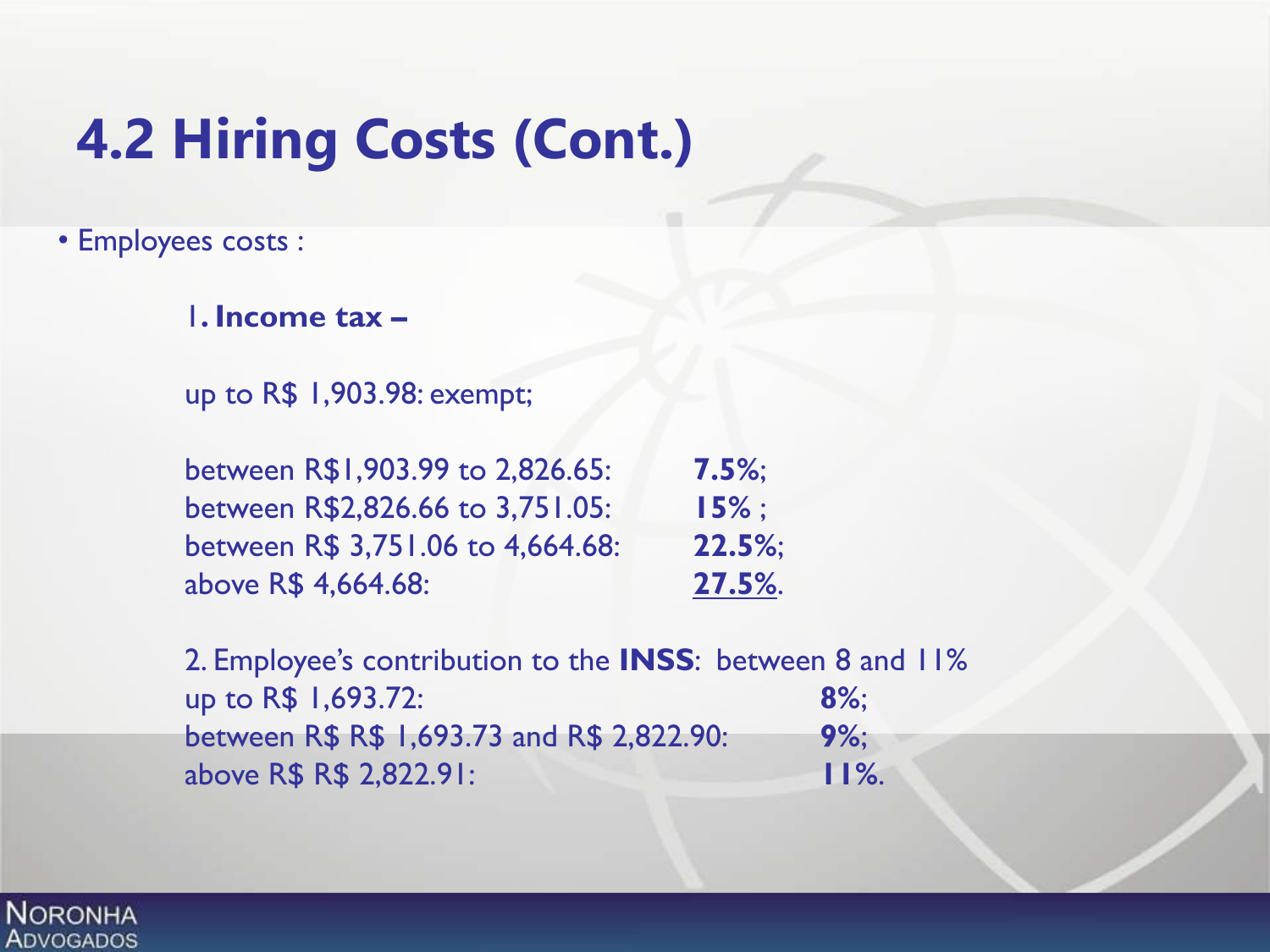# **4.3 Hiring as non-employee - Risks**

 Other ways of hiring a worker, without an employment relationship (no payment of rights and benefits):

- sales agent individual or company
- administrator/director (but these can also be employees it depends on the case)

 $\triangleright$  Although the above can be at a first glance <u>less costly than</u> a formal employment relationship, there may be a risk, depending on the case, of the worker bringing a claim against the contractor party in the future, alleging employment relationship, if the elements that characterise the status of an employee exist, especially, the element of **subordination** in the rendering of services.

 $\triangleright$  The court could easily be in favour of the contracted party and consider the above alternatives as fraud with the aim of avoiding payment of rights and benefits to the employee.